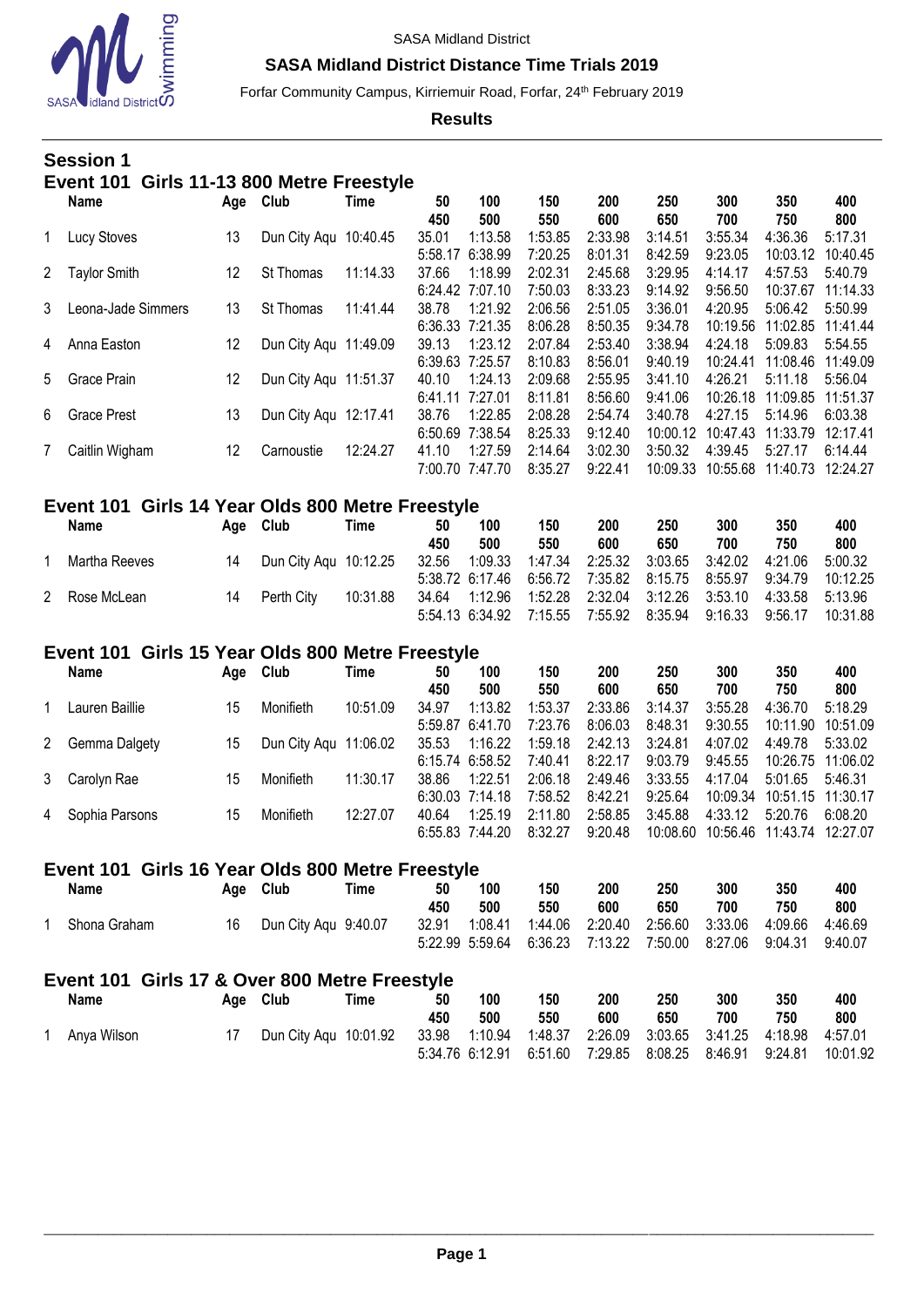

## **SASA Midland District Distance Time Trials 2019**

Forfar Community Campus, Kirriemuir Road, Forfar, 24<sup>th</sup> February 2019

**Results**

|              | Event 102 Boys 11-13 800 Metre Freestyle                         |  |          |                       |             |               |                                                        |                           |                           |                                                                  |                           |                           |                            |  |
|--------------|------------------------------------------------------------------|--|----------|-----------------------|-------------|---------------|--------------------------------------------------------|---------------------------|---------------------------|------------------------------------------------------------------|---------------------------|---------------------------|----------------------------|--|
|              | <b>Name</b>                                                      |  | Age Club |                       | Time        | 50            | 100                                                    | 150                       | 200                       | 250                                                              | 300                       | 350                       | 400                        |  |
| 1            | Cain Buchanan                                                    |  | 12       | Dun City Aqu 10:29.20 |             | 450<br>33.63  | 500<br>1:11.27<br>5:52.43 6:31.97                      | 550<br>1:49.95<br>7:12.22 | 600<br>2:29.26<br>7:52.16 | 650<br>3:09.25<br>8:32.30                                        | 700<br>3:50.25<br>9:12.62 | 750<br>4:31.00<br>9:52.56 | 800<br>5:11.90<br>10:29.20 |  |
| $\mathbf{2}$ | <b>Connor Brierley</b>                                           |  | 13       | Dun City Agu 10:31.11 |             | 32.90         | 1:10.10<br>5:52.51 6:32.84                             | 1:49.36<br>7:13.92        | 2:29.96<br>7:53.85        | 3:10.57<br>8:35.57                                               | 3:51.81<br>9:16.86        | 4:32.41<br>9:55.83        | 5:12.99<br>10:31.11        |  |
|              | Event 102 Boys 14 Year Olds 800 Metre Freestyle                  |  |          |                       |             |               |                                                        |                           |                           |                                                                  |                           |                           |                            |  |
|              | Name                                                             |  | Age Club |                       | <b>Time</b> | 50            | 100                                                    | 150                       | 200                       | 250                                                              | 300                       | 350                       | 400                        |  |
| 1            | <b>Travis Davey</b>                                              |  | 14       | Dun City Aqu 9:24.69  |             | 450<br>29.69  | 500<br>1:02.89<br>5:14.26 5:50.27                      | 550<br>1:38.29<br>6:26.68 | 600<br>2:13.88<br>7:03.14 | 650<br>2:49.82<br>7:38.79                                        | 700<br>3:26.09<br>8:15.12 | 750<br>4:01.94<br>8:50.62 | 800<br>4:37.97<br>9:24.69  |  |
|              | Event 102 Boys 16 Year Olds 800 Metre Freestyle                  |  |          |                       |             |               |                                                        |                           |                           |                                                                  |                           |                           |                            |  |
|              | Name                                                             |  | Age Club |                       | <b>Time</b> | 50            | 100                                                    | 150                       | 200                       | 250                                                              | 300                       | 350                       | 400                        |  |
| 1            | Ryan Duncan                                                      |  | 16       | St Thomas             | 8:37.69     | 450<br>28.82  | 500<br>1:00.71                                         | 550<br>1:33.10            | 600<br>2:05.58            | 650<br>2:38.54                                                   | 700<br>3:11.42            | 750<br>3:43.81            | 800<br>4:16.58             |  |
| $\mathbf{2}$ | Kerr Lumsden                                                     |  | 16       | Monifieth             | 9:19.32     | 29.52         | 4:49.20 5:21.93<br>1:01.74                             | 5:54.81<br>1:35.21        | 6:27.71<br>2:10.83        | 7:00.75<br>2:46.36                                               | 7:33.91<br>3:21.90        | 8:06.23<br>3:57.98        | 8:37.69<br>4:33.50         |  |
|              |                                                                  |  |          |                       |             |               | 5:09.88 5:46.14                                        | 6:22.25                   | 6:59.02                   | 7:34.04                                                          | 8:09.15                   | 8:46.24                   | 9:19.32                    |  |
|              | Event 102 Boys 17 & Over 800 Metre Freestyle                     |  |          |                       |             |               |                                                        |                           |                           |                                                                  |                           |                           |                            |  |
|              | Name                                                             |  | Age Club |                       | <b>Time</b> | 50            | 100                                                    | 150                       | 200                       | 250                                                              | 300                       | 350                       | 400                        |  |
|              |                                                                  |  |          |                       |             | 450           | 500<br>1:03.48                                         | 550                       | 600                       | 650                                                              | 700                       | 750                       | 800                        |  |
| 1            | Jack Milne                                                       |  | 18       | Dun City Aqu 9:19.80  |             | 29.84         | 5:12.97 5:48.95                                        | 1:39.21<br>6:25.00        | 2:15.05<br>7:00.99        | 2:50.92<br>7:37.11                                               | 3:25.81<br>8:13.52        | 4:00.92<br>8:47.45        | 4:37.10<br>9:19.80         |  |
|              | Event 103 Girls 11-13 1500 Metre Freestyle                       |  |          |                       |             |               |                                                        |                           |                           |                                                                  |                           |                           |                            |  |
|              |                                                                  |  |          |                       |             |               |                                                        |                           |                           |                                                                  |                           |                           |                            |  |
|              | <b>Name</b>                                                      |  |          | <b>Club</b>           | <b>Time</b> | 50            | 100                                                    | 150                       | 200                       | 250                                                              | 300                       | 350                       | 400                        |  |
|              |                                                                  |  | Age      |                       |             | 450<br>850    | 500<br>900                                             | 550<br>950                | 600<br>1000               | 650<br>1050                                                      | 700<br>1100               | 750<br>1150               | 800<br>1200                |  |
| 1            | Zara Denson                                                      |  | 13       | Monifieth             | 23:42.03    | 1250<br>41.78 | 1300<br>1:27.25                                        | 1350<br>2:13.78           | 1400<br>3:00.89           | 1450<br>3:47.41                                                  | 1500<br>4:34.84           | 5:23.00                   | 6:10.58                    |  |
|              |                                                                  |  |          |                       |             |               | 6:59.05 7:47.56                                        | 8:35.55                   | 9:23.98                   | 10:12.69                                                         | 11:00.95                  | 11:49.69                  | 12:37.55                   |  |
|              |                                                                  |  |          |                       |             |               | 13:26.0714:15.38                                       | 15:03.02                  | 15:51.76                  | 16:40.40<br>19:51.3820:40.12 21:27.10 22:13.91 22:59.32 23:42.03 | 17:27.84                  |                           | 18:16.40 19:02.80          |  |
|              |                                                                  |  |          |                       |             |               |                                                        |                           |                           |                                                                  |                           |                           |                            |  |
|              | Event 103 Girls 14 Year Olds 1500 Metre Freestyle<br><b>Name</b> |  | Age Club |                       | <b>Time</b> | 50            | 100                                                    | 150                       | 200                       | 250                                                              | 300                       | 350                       | 400                        |  |
|              |                                                                  |  |          |                       |             | 450           | 500                                                    | 550                       | 600                       | 650                                                              | 700                       | 750                       | 800                        |  |
|              |                                                                  |  |          |                       |             | 850           | 900                                                    | 950                       | 1000                      | 1050                                                             | 1100                      | 1150                      | 1200                       |  |
| 1            | Ruby Methven                                                     |  | 14       | Dun City Aqu 20:06.70 |             | 1250<br>33.74 | 1300<br>1:12.16                                        | 1350<br>1:51.30           | 1400<br>2:30.34           | 1450<br>3:09.46                                                  | 1500<br>3:49.55           | 4:29.39                   | 5:10.14                    |  |
|              |                                                                  |  |          |                       |             |               | 5:50.72 6:31.83                                        | 7:12.73                   | 7:53.34                   | 8:34.04                                                          | 9:15.93                   | 9:57.18                   | 10:38.05                   |  |
|              |                                                                  |  |          |                       |             |               | 11:19.0512:00.10 12:41.86<br>16:48.6717:29.20 18:09.53 |                           |                           | 13:22.49 14:03.32<br>18:50.35 19:30.78 20:06.70                  | 14:44.47                  | 15:25.70                  | 16:06.79                   |  |
|              |                                                                  |  |          |                       |             |               |                                                        |                           |                           |                                                                  |                           |                           |                            |  |
|              | Event 103 Girls 16 Year Olds 1500 Metre Freestyle                |  |          |                       |             | 50            |                                                        |                           |                           |                                                                  |                           |                           |                            |  |
|              | Name                                                             |  | Age Club |                       | <b>Time</b> | 450           | 100<br>500                                             | 150<br>550                | 200<br>600                | 250<br>650                                                       | 300<br>700                | 350<br>750                | 400<br>800                 |  |
|              |                                                                  |  |          |                       |             | 850           | 900                                                    | 950                       | 1000                      | 1050                                                             | 1100                      | 1150                      | 1200                       |  |
| 1            | Iona MacLeod                                                     |  | 16       | Dun City Aqu 17:09.61 |             | 1250<br>29.65 | 1300<br>1:02.60                                        | 1350<br>1:36.11           | 1400<br>2:10.17           | 1450<br>2:44.30                                                  | 1500<br>3:18.51           | 3:53.11                   | 4:27.29                    |  |
|              |                                                                  |  |          |                       |             |               | 5:01.44 5:35.60                                        | 6:10.19                   | 6:44.45                   | 7:19.05                                                          | 7:53.57                   | 8:27.92                   | 9:02.13                    |  |
|              |                                                                  |  |          |                       |             |               | 9:36.32 10:11.06<br>14:15.6814:50.79 15:25.74          | 10:45.74                  |                           | 11:20.56 11:55.28<br>16:00.79 16:36.00 17:09.61                  | 12:30.24                  | 13:05.28                  | 13:40.15                   |  |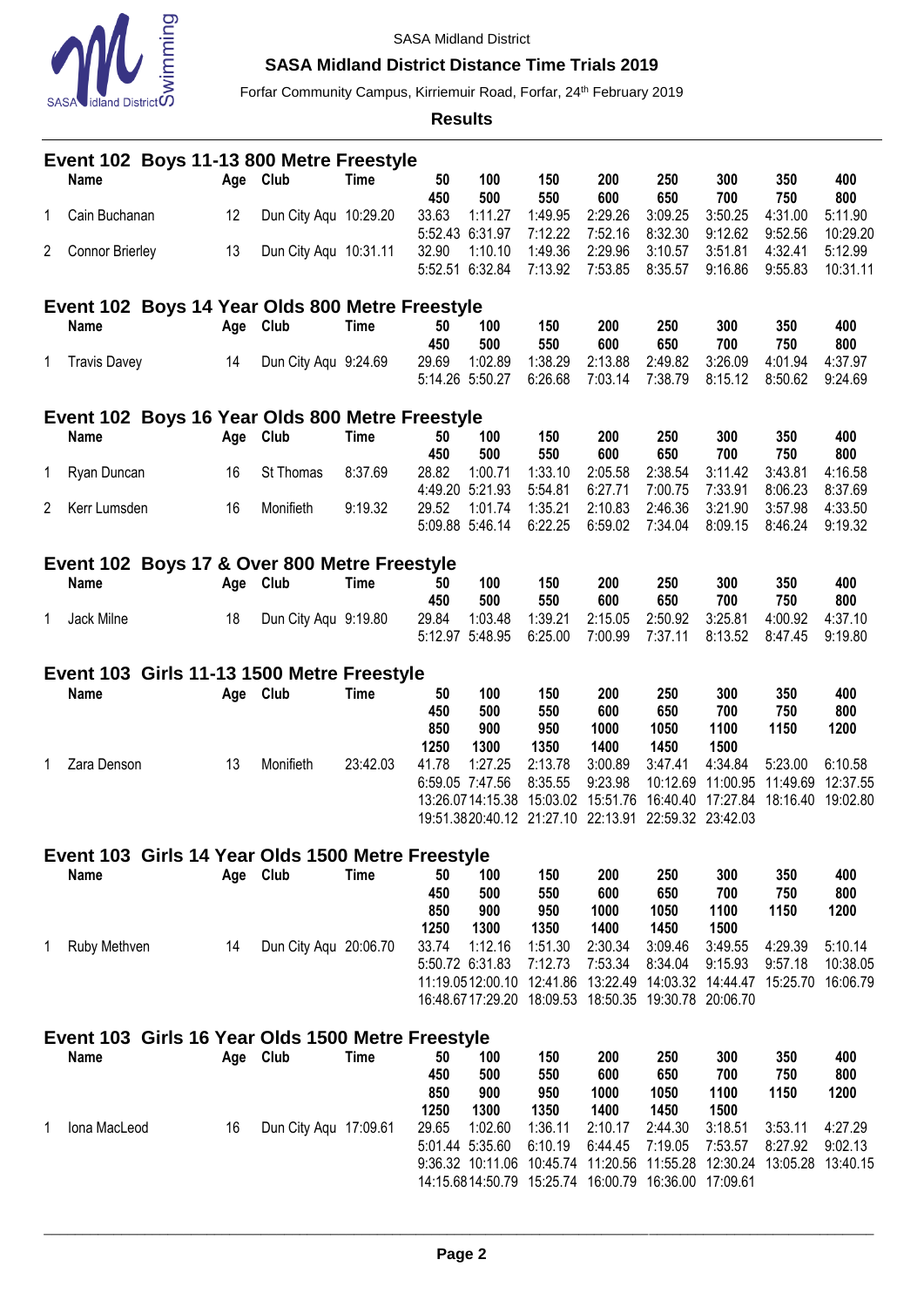

### **SASA Midland District Distance Time Trials 2019**

Forfar Community Campus, Kirriemuir Road, Forfar, 24<sup>th</sup> February 2019

**Results**

|        | Event 104 Boys 11-13 1500 Metre Freestyle        |           |                        |                        |                          |                                                         |                           |                                                                                                                                                          |                                                  |                                |                                                   |                                         |  |
|--------|--------------------------------------------------|-----------|------------------------|------------------------|--------------------------|---------------------------------------------------------|---------------------------|----------------------------------------------------------------------------------------------------------------------------------------------------------|--------------------------------------------------|--------------------------------|---------------------------------------------------|-----------------------------------------|--|
|        | <b>Name</b>                                      | Age Club  |                        | Time                   | 50<br>450<br>850<br>1250 | 100<br>500<br>900<br>1300                               | 150<br>550<br>950<br>1350 | 200<br>600<br>1000<br>1400                                                                                                                               | 250<br>650<br>1050<br>1450                       | 300<br>700<br>1100<br>1500     | 350<br>750<br>1150                                | 400<br>800<br>1200                      |  |
| 1      | Lewis McGregor                                   | 13        | Perth City             | 21:41.45               | 36.40                    | 1:18.50<br>6:19.22 7:02.44<br>12:08.0712:52.44 13:37.93 | 2:01.01<br>7:46.17        | 2:43.88<br>8:29.73<br>14:22.31 15:06.89 15:51.00<br>18:03.6918:47.13 19:31.70 20:16.68 21:01.00 21:41.45                                                 | 3:25.86<br>9:13.42                               | 4:08.60<br>9:56.44             | 4:53.38<br>10:40.55 11:24.59<br>16:35.51 17:19.84 | 5:36.44                                 |  |
|        | Event 104 Boys 15 Year Olds 1500 Metre Freestyle |           |                        |                        |                          |                                                         |                           |                                                                                                                                                          |                                                  |                                |                                                   |                                         |  |
|        | Name                                             | Age Club  |                        | <b>Time</b>            | 50<br>450<br>850<br>1250 | 100<br>500<br>900<br>1300                               | 150<br>550<br>950<br>1350 | 200<br>600<br>1000<br>1400                                                                                                                               | 250<br>650<br>1050<br>1450                       | 300<br>700<br>1100<br>1500     | 350<br>750<br>1150                                | 400<br>800<br>1200                      |  |
| 1      | Struan B Bennet                                  | 15        | <b>MKOX</b>            | 17:18.91               | 30.64                    | 1:05.14<br>5:11.40 5:47.06<br>9:52.38 10:27.15 11:01.79 | 1:39.52<br>6:22.46        | 2:14.71<br>6:57.56<br>14:29.5515:04.53  15:38.51  16:13.03  16:46.67  17:18.91                                                                           | 2:49.77<br>7:32.86<br>11:36.46 12:10.80 12:45.71 | 3:24.90<br>8:07.85             | 4:00.51<br>8:42.63                                | 4:35.83<br>9:17.48<br>13:20.29 13:54.92 |  |
|        | Event 104 Boys 16 Year Olds 1500 Metre Freestyle |           |                        |                        |                          |                                                         |                           |                                                                                                                                                          |                                                  |                                |                                                   |                                         |  |
|        | <b>Name</b>                                      | Age Club  |                        | <b>Time</b>            | 50<br>450<br>850<br>1250 | 100<br>500<br>900<br>1300                               | 150<br>550<br>950<br>1350 | 200<br>600<br>1000<br>1400                                                                                                                               | 250<br>650<br>1050<br>1450                       | 300<br>700<br>1100<br>1500     | 350<br>750<br>1150                                | 400<br>800<br>1200                      |  |
| 1      | Ethan Brown                                      | 16        | St Thomas              | 18:07.65               | 30.93                    | 1:04.86<br>5:12.05 5:48.65<br>10:05.2210:42.78 11:19.86 | 1:39.54<br>6:24.94        | 2:14.36<br>7:01.54<br>11:56.99 12:33.48<br>15:02.3515:39.80  16:17.24  16:54.55  17:32.06  18:07.65                                                      | 2:49.11<br>7:38.25                               | 3:24.54<br>8:15.16<br>13:10.79 | 4:00.37<br>8:52.07<br>13:48.35 14:25.65           | 4:36.22<br>9:29.02                      |  |
|        | Event 104 Boys 17 & Over 1500 Metre Freestyle    |           |                        |                        |                          |                                                         |                           |                                                                                                                                                          |                                                  |                                |                                                   |                                         |  |
|        | Name                                             | Age Club  |                        | <b>Time</b>            | 50<br>450<br>850<br>1250 | 100<br>500<br>900<br>1300                               | 150<br>550<br>950<br>1350 | 200<br>600<br>1000<br>1400                                                                                                                               | 250<br>650<br>1050<br>1450                       | 300<br>700<br>1100<br>1500     | 350<br>750<br>1150                                | 400<br>800<br>1200                      |  |
| 1      | Thomas Jeffers                                   | 19        | Perth City             | 17:18.01               | 30.48                    | 1:04.36<br>5:05.74 5:40.52                              | 1:38.92<br>6:15.43        | 2:13.29<br>6:50.26<br>9:45.65 10:20.92 10:56.06 11:31.45 12:06.26 12:41.10 13:16.23 13:51.54<br>14:26.3215:01.69  15:36.91  16:11.71  16:46.11  17:18.01 | 2:47.37<br>7:25.00                               | 3:21.71<br>8:00.38             | 3:56.10<br>8:35.70                                | 4:30.75<br>9:10.87                      |  |
|        | Event 105 Girls 11-13 400 Metre Freestyle        |           |                        |                        |                          |                                                         |                           |                                                                                                                                                          |                                                  |                                |                                                   |                                         |  |
|        | <b>Name</b>                                      | Age       | Club                   | Time                   | 50                       | 100                                                     | 150                       | 200                                                                                                                                                      | 250                                              | 300                            | 350                                               | 400                                     |  |
| 1      | Darcey Brown                                     | 13        | St Thomas              | 5:19.40                | 34.71                    | 1:14.18                                                 | 1:55.12                   | 2:37.35                                                                                                                                                  | 3:18.88                                          | 4:00.94                        | 4:43.08                                           | 5:19.40                                 |  |
| 2      | Dobrawa Tomasek                                  | 12        | Carnoustie             | 5:35.52                | 36.72                    | 1:18.51                                                 | 2:01.48                   | 2:45.28                                                                                                                                                  | 3:28.75                                          | 4:12.04                        | 4:55.46                                           | 5:35.52                                 |  |
| 3<br>4 | Libby Coull<br>Lana Duncan                       | 12<br>12  | St Thomas<br>St Thomas | 5:44.29<br>5:46.45     | 36.59<br>37.29           | 1:19.65<br>1:20.72                                      | 2:04.75<br>2:05.59        | 2:50.87<br>2:51.07                                                                                                                                       | 3:36.31<br>3:36.63                               | 4:21.87<br>4:21.35             | 5:04.89<br>5:06.06                                | 5:44.29<br>5:46.45                      |  |
| 5      | Amy Johnston                                     | 12        | Carnoustie             | 5:47.23                | 38.28                    | 1:22.04                                                 | 2:06.41                   | 2:51.52                                                                                                                                                  | 3:36.19                                          | 4:21.87                        | 5:06.83                                           | 5:47.23                                 |  |
| 6      | Daisy Tapp                                       | 13        | St Thomas              | 5:47.68                | 39.40                    | 1:22.73                                                 | 2:07.52                   | 2:51.93                                                                                                                                                  | 3:36.86                                          | 4:21.04                        | 5:05.08                                           | 5:47.68                                 |  |
|        | Event 105 Girls 14 Year Olds 400 Metre Freestyle |           |                        |                        |                          |                                                         |                           |                                                                                                                                                          |                                                  |                                |                                                   |                                         |  |
| 1      | Name<br>Natasha Phillips                         | Age<br>14 | Club<br>St Thomas      | <b>Time</b><br>4:54.14 | 50<br>31.93              | 100<br>1:07.92                                          | 150<br>1:45.44            | 200<br>2:23.34                                                                                                                                           | 250<br>3:01.42                                   | 300<br>3:39.66                 | 350<br>4:17.60                                    | 400<br>4:54.14                          |  |
|        | Event 105 Girls 16 Year Olds 400 Metre Freestyle |           |                        |                        |                          |                                                         |                           |                                                                                                                                                          |                                                  |                                |                                                   |                                         |  |
| 1      | <b>Name</b><br>Melissa Lumsden                   | Age<br>16 | Club<br>Monifieth      | <b>Time</b><br>5:12.47 | 50<br>33.98              | 100<br>1:12.75                                          | 150<br>1:53.21            | 200<br>2:33.08                                                                                                                                           | 250<br>3:13.52                                   | 300<br>3:54.26                 | 350<br>4:34.41                                    | 400<br>5:12.47                          |  |